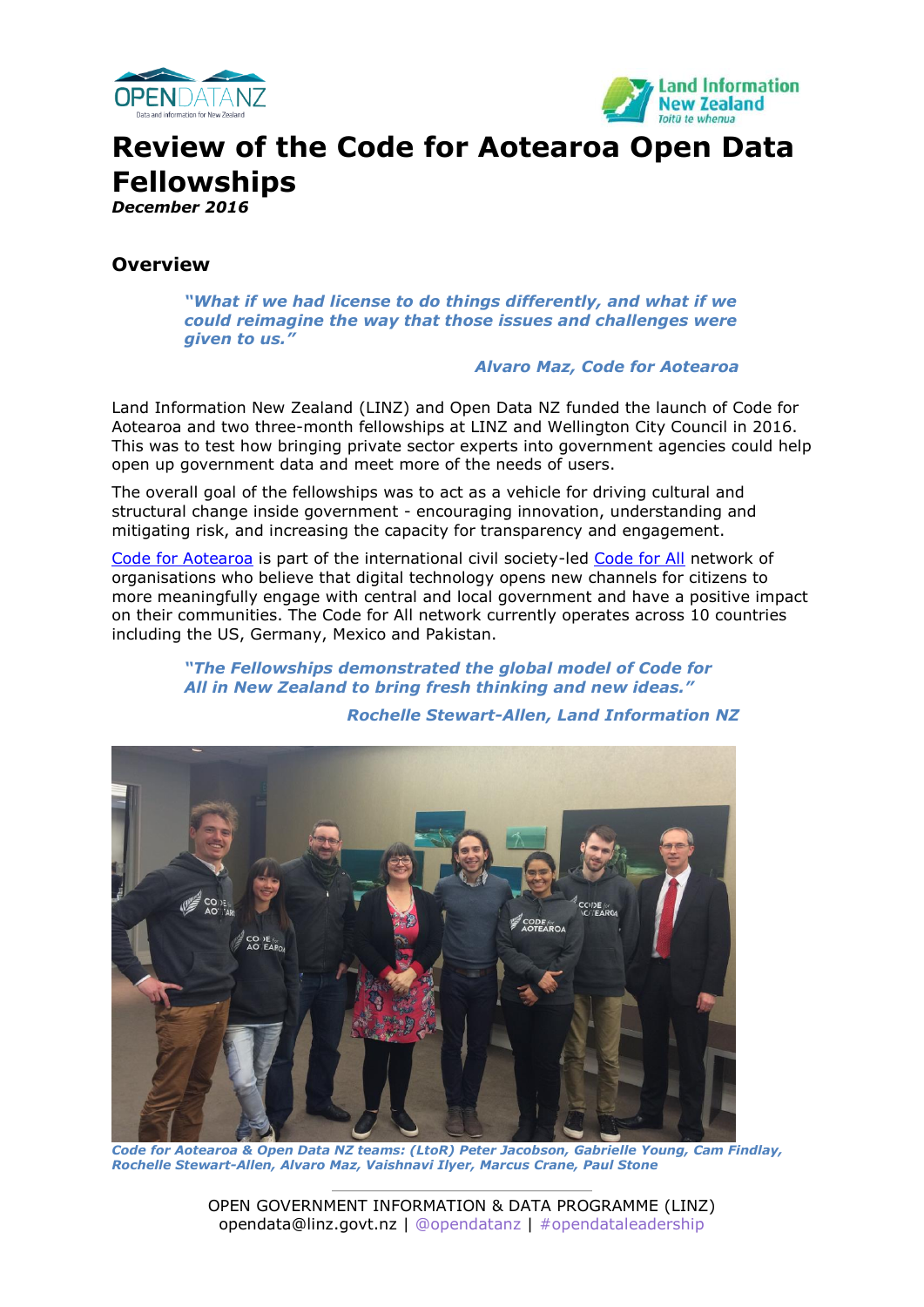



## **How the fellowships operated**

*"What I liked about the civic labs project was that the Fellows followed a textbook lightweight iterative design process to solve a real problem."* 

#### *Dan Randow, Collaboration Wrangler*

The Fellows were split into two teams - one team of two at Wellington City Council and one team at Land Information New Zealand (LINZ). As the teams chose to job-share within their organisations, each individual worked 20 hours per week during the 12 week fellowships.

The Fellows initially spent a week together with Alvaro Maz from Code for Aotearoa working out their approach over the 3-month fellowship period.

Within the first week of arriving at their organisations, Fellows held meetings with relevant staff and external stakeholders to determine how best to make an impact during their short time with each organisation. The aim was to gain a good overview of each organisation, where the barriers to releasing open data might be, and how the Fellows might contribute to clearing those roadblocks.

Given the short timeframes, it was not expected the Fellows could achieve significant change during the 3-month fellowships. The goal instead was to test whether the Code for All Fellowship model could be adapted to the New Zealand environment and run successfully here.

After initial gathering of information, the Fellowship teams designed individual projects to roll-out within their organisations:



*The Civic Lab held at Wellington Public Library*

The Wellington City Council Fellows established Civic Labs to ask Wellingtonians what makes a successful city and then how the Council can help make Wellington more successful. The Fellows ran 5 Civic Labs at Wellington Public Library which enabled them to connect and collect responses from a wide variety of people, including those from marginalised communities. They have released the feedback as open data. [More](http://www.codeforaotearoa.org/civic-lab/) [information about the Civil Labs, how they ran and their outcomes, is available online.](http://www.codeforaotearoa.org/civic-lab/)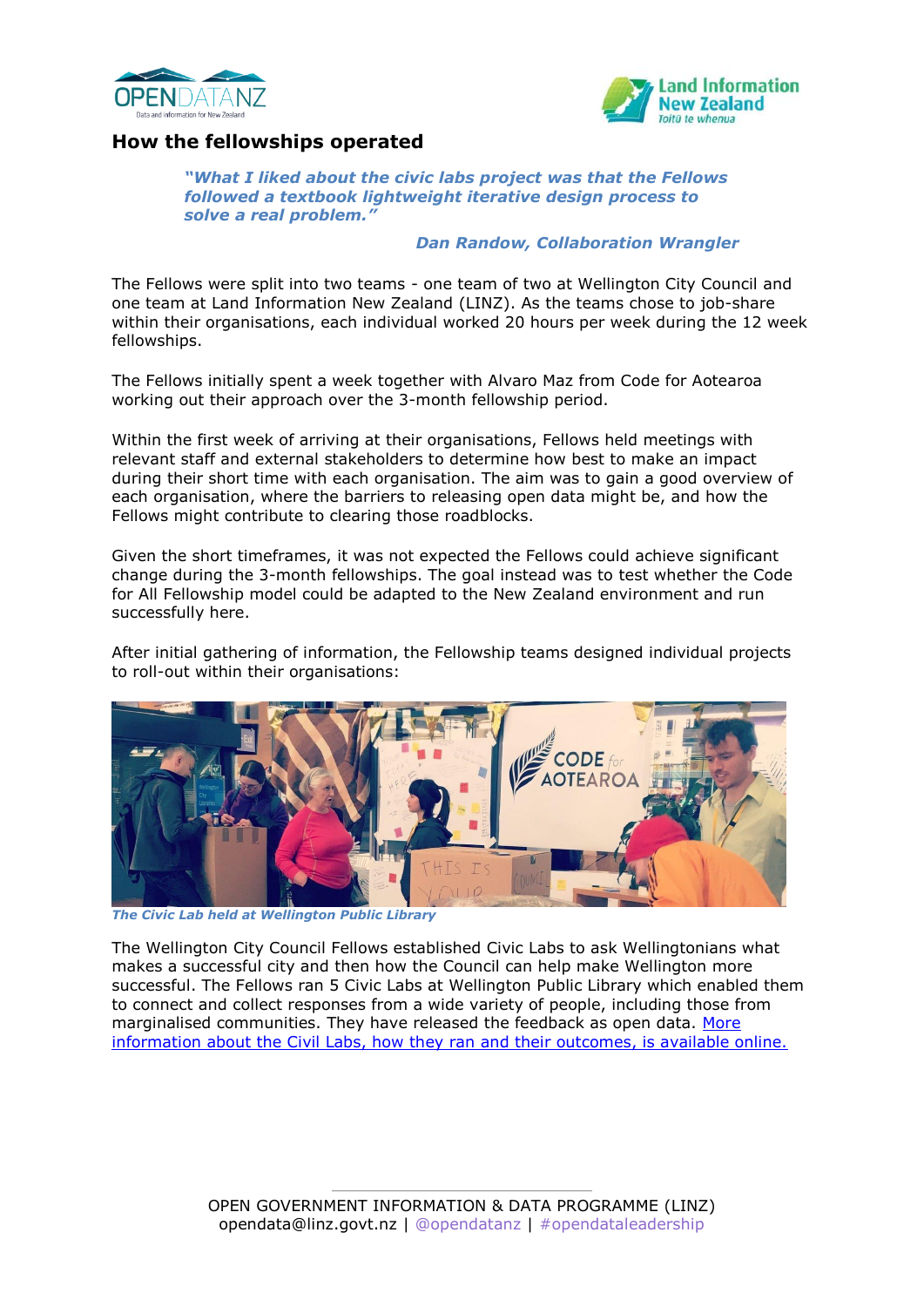

*The LINZ Fellows' first day*

The LINZ Fellows spent their 3-months designing and putting together an Open Data Toolkit. The toolkit focuses on providing core information to individuals and organisations wanting to open up data, particularly those based in government. The Toolkit was submitted for review to the Open Government Ninjas, a group of open government technical experts committed to helping government roll out the open data agenda. [The](https://codeforaotearoa.github.io/)  [Open Data Toolkit is available to view online.](https://codeforaotearoa.github.io/)

## **Review of the Open Data Fellowships**

Feedback was collated from the Fellows, Code for Aotearoa, LINZ and Wellington City Council to provide an overview of the successes and challenges of the Fellowship Programme, and suggestions for future fellowships.

#### **Successes**

*"What we got was a culture of openness, transparency, and agility that we could actually use and which we've used to operationalise the City Council during this latest [earthquake] recovery."* 

#### *Sean Audain, Wellington City Council*

The Fellowships model adapted well to the New Zealand. It showed that Fellows bring fresh thinking and new, more agile, ways of working into government. This was evidenced by the adaptability shown by Wellington City Council staff following the November 2016 earthquake, and their direct comments attributing the change to what they'd observed from the Fellows. The LINZ Fellows also exhibited open and transparent practices through use of open Google Docs where both LINZ staff and future fellows can freely access this content.

Code for Aotearoa received 62 applications for fellowships which demonstrated the interest and support for the pilot initiative. The appointed fellows were selected by Code for Aotearoa which provided a level of independence outside usual government ownership.

Support was received from Land Information Minister, Hon Louise Upston, Richard Foy (DIA) and Joshua Vial (Enspiral Dev Academy) which helped encourage a robust number of applications.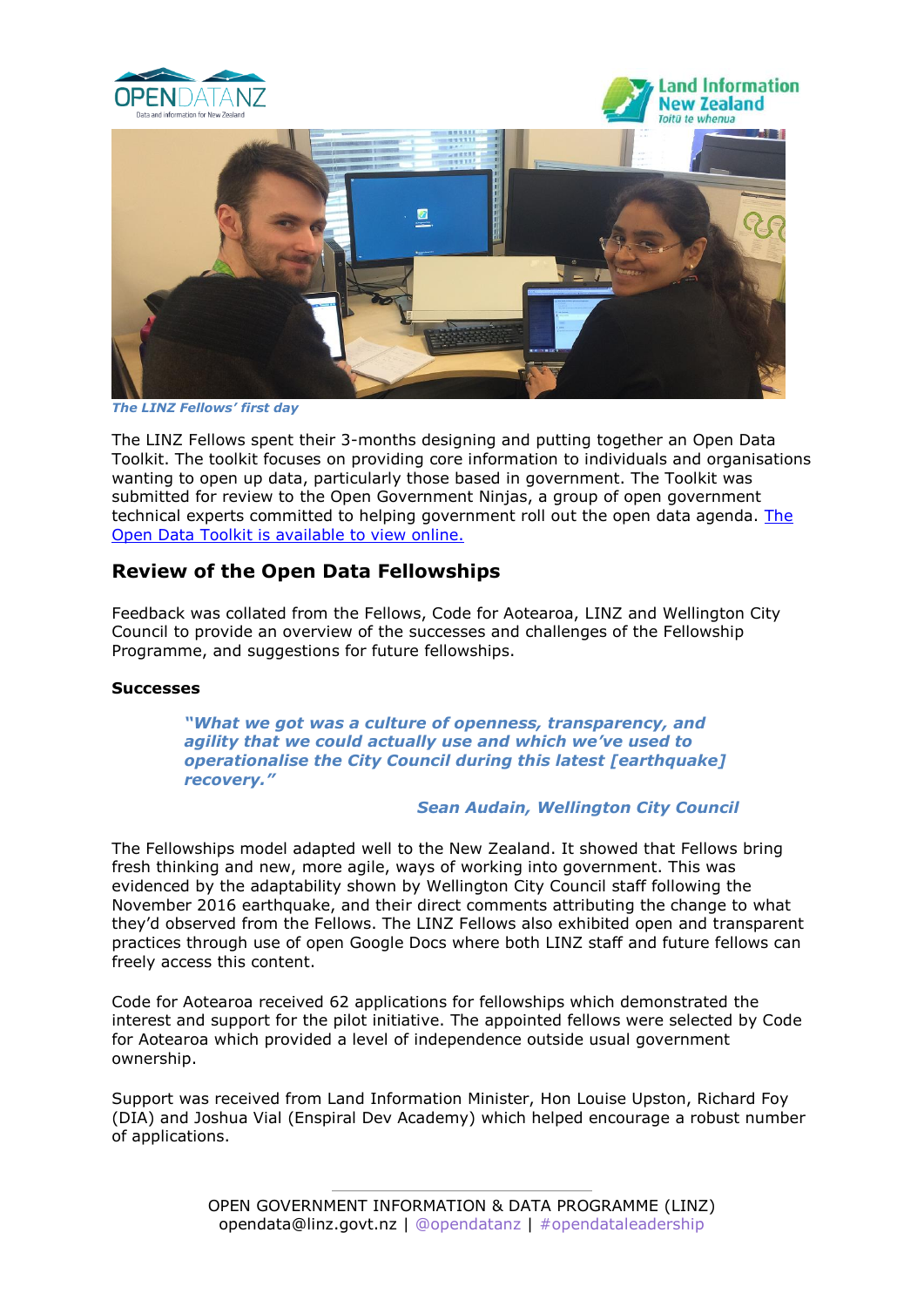



Senior staff in both LINZ and Wellington City Council were committed to trialling out the Open Data Fellowships and providing their executive support to the pilot. This included LINZ providing start-up funding. This support enabled Code for Aotearoa to be launched in New Zealand, and the Fellowships pilot to be rolled-out.

The pilot did lay a base for future fellowships and provided a flavour of what the Fellowships could achieve should sufficient funding and commitment be given by an organisation (a minimum of 12 month fellowships is recommended).

A positive working relationship between Code for Aotearoa, LINZ and Wellington City (WCC) Council did much to pave the way for success of the Fellowships. Commitment from all parties provided on-the-ground support to help the Fellows navigate through their challenges.

The Fellowships demonstrated to LINZ and WCC staff new innovative ways of working, which were considered a refreshing change by some staff. The Fellowships also provided opportunity for central and local government to work more closely together. WCC commented they felt more in touch with their community following the Civic Labs.

There has been considerable public support for what the Fellows achieved with a great deal of enthusiasm. This is despite the limited timeframe and limited resourcing and support.

The two public events (the launch and close-of-fellowships celebration) were both wellsupported and well attended. This helped to raise the profile of the Fellowships and publically demonstrated the Government's commitment to innovation and change.

> *"The Fellows were open to learning as they went, changing tack and re-prioritising on the go to achieve their outcomes."*

> > *Cam Findlay, Land Information NZ*

#### **Challenges**

The 3-month timeframe was always going to bring challenges. Fellows estimated they spent at least the first month doing needs analysis through meeting with both internal and external stakeholders, then a further month designing their initiatives. This left only a month to test and roll-out their projects.

Buy-in from across the organisations was not consistent and this, at times, limited where the Fellows were able to focus their energy to make the greatest impact. The complexity and culture of each organisation was also difficult to understand with such short timeframes. Add to that none of the Fellows had previous government experience.

The Fellows were recent development graduates - unlike the Australian Fellowships where the average age range is 26-43 years - and having additional skills would have helped the Fellows navigate both professional and personal roadblocks along the way. A core factor in the level of candidates applying was undoubtedly the stipend offered for the 3-month period and a higher stipend would increase the appeal to more applicants with more professional experience. As this was a pilot programme, funding levels were restricted.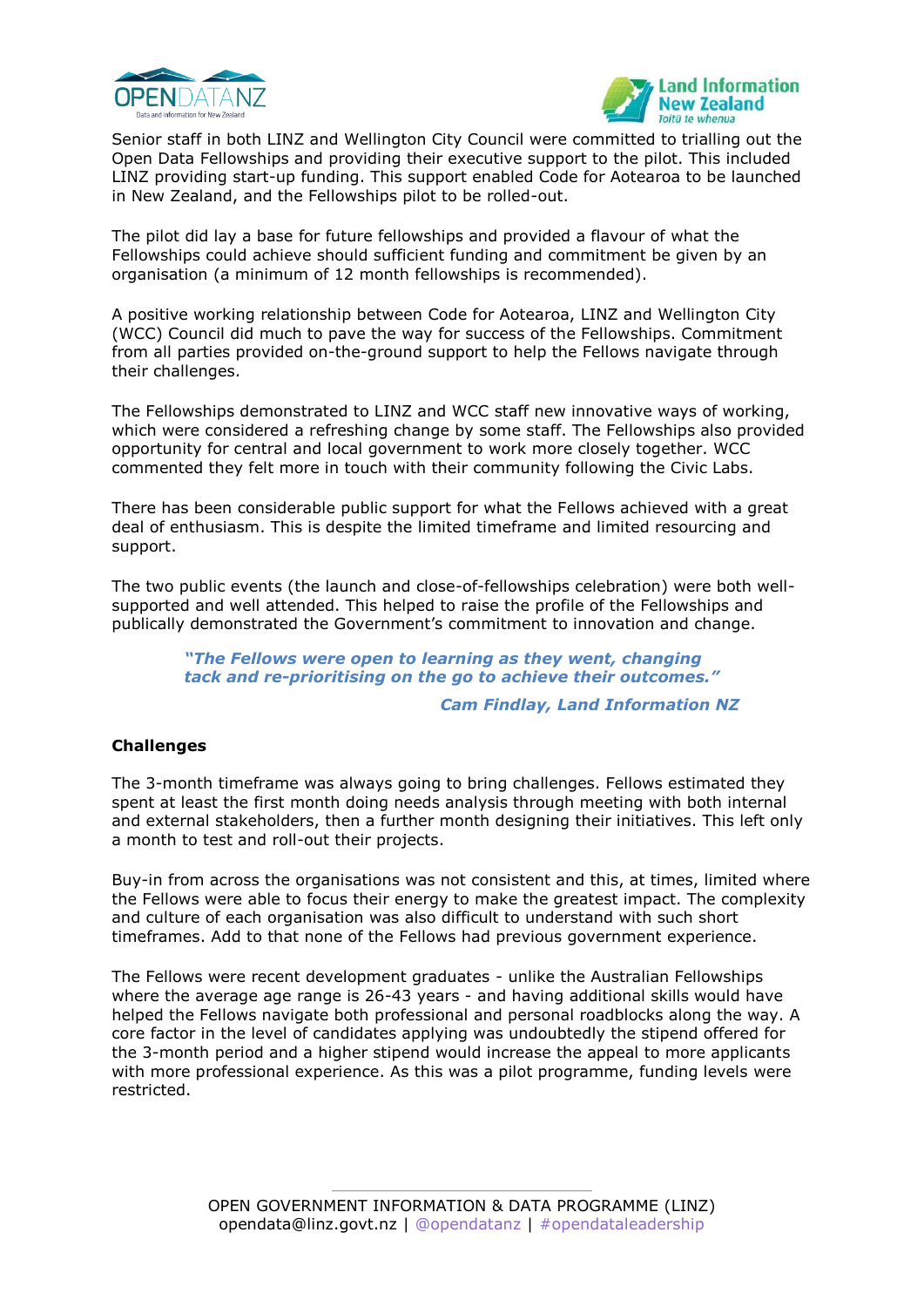



Given the short timeframes Fellows had within their organisations, there was limited opportunity for them to make any real long-term change. Priorities had to be set for initiatives the Fellows could accomplish within the 3-month timeframe.

As with any start-up phase, obvious initial challenges arose - unclear support lines, inconsistent messaging, and irregular communication channels. These issues can be addressed through more consistent guidance, planning, and expectations set at the outset of any future fellowships.

> *"Fellows were stretched and challenged with regards to the organisational wrangling and while difficult, these are useful lessons for later."*

> > *Cam Findlay, Land Information NZ*

#### **Recommendations for future fellowships**

Having clear buy-in from the organisations where the Fellows are based is essential, including at executive level (top 3 tiers). This will provide sufficient mandate for the Fellows to make a difference to the organisation.

Increasing the timeframes to 12 months (in line with the Code for Australia Fellowships), with a minimum of 2 people in each organisation will provide the opportunity for Fellows and organisations to achieve long-term change. Having a minimum of 2 fellows in an organisation at one time will ensure sufficient co-support, collaboration, and cooperation is available for each Fellow. This is particularly important as Fellows are working to break down barriers which require a change management skillset.

Provision for committed funding is essential for the fellowships to operate in New Zealand in an ongoing capacity. This funding can either come from a dedicated funding pool from either central or local government, or could operate under a shared contribution model between central/local government and business (as demonstrated by the Australian model).

Improving the stipend range to attract more mid-career applicants (5+ years of experience) will provide Fellows with the necessary skills to navigate through roadblocks.

Local government provides a level of adaptability and innovation which is conducive to gaining the most rewards from fellowships (this also reflects the findings of the Australian model). Local government allows greater interaction at the community level which can bring increased buy-in for any new initiatives launched.

> *"Our vision for Code for Aotearoa and the Open Data Fellowships is that we [LINZ/Open Data NZ] have demonstrated this pilot to show how something that happened internationally could be adapted here and the success that it can bring."*

> > *Rochelle Stewart-Allen, Land Information NZ*